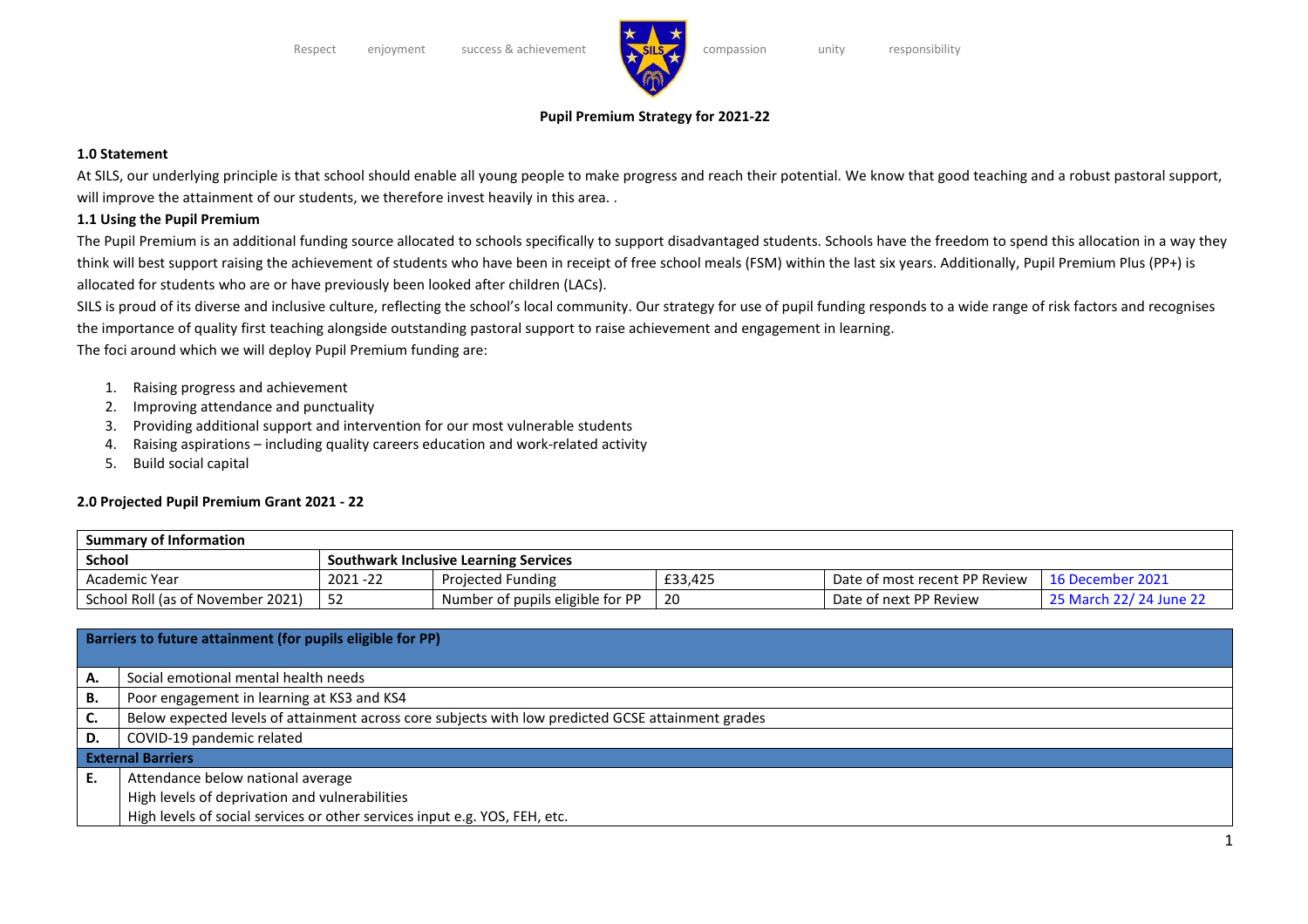| <b>Strategy</b>                                         | Projected<br>cost | <b>Rationale</b>                                                                                                                                                                                                                             | <b>Intended Impact</b>                                                                                                                                                                                                                                         | <b>Lead</b>                                             |
|---------------------------------------------------------|-------------------|----------------------------------------------------------------------------------------------------------------------------------------------------------------------------------------------------------------------------------------------|----------------------------------------------------------------------------------------------------------------------------------------------------------------------------------------------------------------------------------------------------------------|---------------------------------------------------------|
| Attendance &<br>Welfare<br>Officer<br>(Whole<br>school) | £10,000           | To improve the attendance and increase early action or support for<br>families in all year groups. To ensure that pupils attend school at least<br>85% of the time and that they do so punctually (SLA with Lewisham<br>attendance service). | All Year groups achieve 85% and above<br>attendance.<br>Attendance officer to work closely with<br>EWO, pastoral team, monitoring data /<br>records/registers, weekly reports and<br>meeting with parents and home visits to<br>get students back in promptly. | KS4 - POL<br>$KS3 - JFU$<br>With Lewisham<br><b>EWO</b> |
| Extracurricular<br>(Whole<br>school)                    | £1,000            | Student access to sports coaching programme to improve engagement,<br>mental health and behaviour.<br>Gardening equipment to improve engagement, mental health and<br>behaviour.                                                             | Improvements in emotional wellbeing,<br>attendance, behaviour and choices<br>made when in / out of school.                                                                                                                                                     | VOG/SAT/AMI/DAG                                         |
| Curriculum<br>resources<br>(Whole<br>school)            | £2,000            | Resources for Maths, English and Humanities to recover gaps, reteach<br>content of the KS3 and KS4 curriculum.                                                                                                                               | Accelerated progress in literacy to<br>achieve 1 gain in GCSE grades between<br>start and end of intervention.                                                                                                                                                 | EHY/SGU/SAT                                             |
| Curriculum<br>intervention<br>(Whole<br>school)         | £15,425           | To provide additional tutors to work alongside teachers providing 1-2-1<br>support.                                                                                                                                                          | Accelerated progress in 4 months. With<br>60% of Year 11 accessing additional<br>tuition to achieve 2 gains in GCSE grades<br>between start and end of tuition                                                                                                 | EHY/SGU/SAT                                             |
| <b>Breakfast club</b><br>(Whole<br>school)              | £5,000            | To provide cooked breakfast for Spring and Summer Term.                                                                                                                                                                                      | Improved attendance and punctuality<br>Reduction in disruption during morning<br>sessions                                                                                                                                                                      | RHU / LM<br>(breakfast register)<br>and SA              |
| <b>Total cost</b>                                       | £33,425           |                                                                                                                                                                                                                                              |                                                                                                                                                                                                                                                                |                                                         |